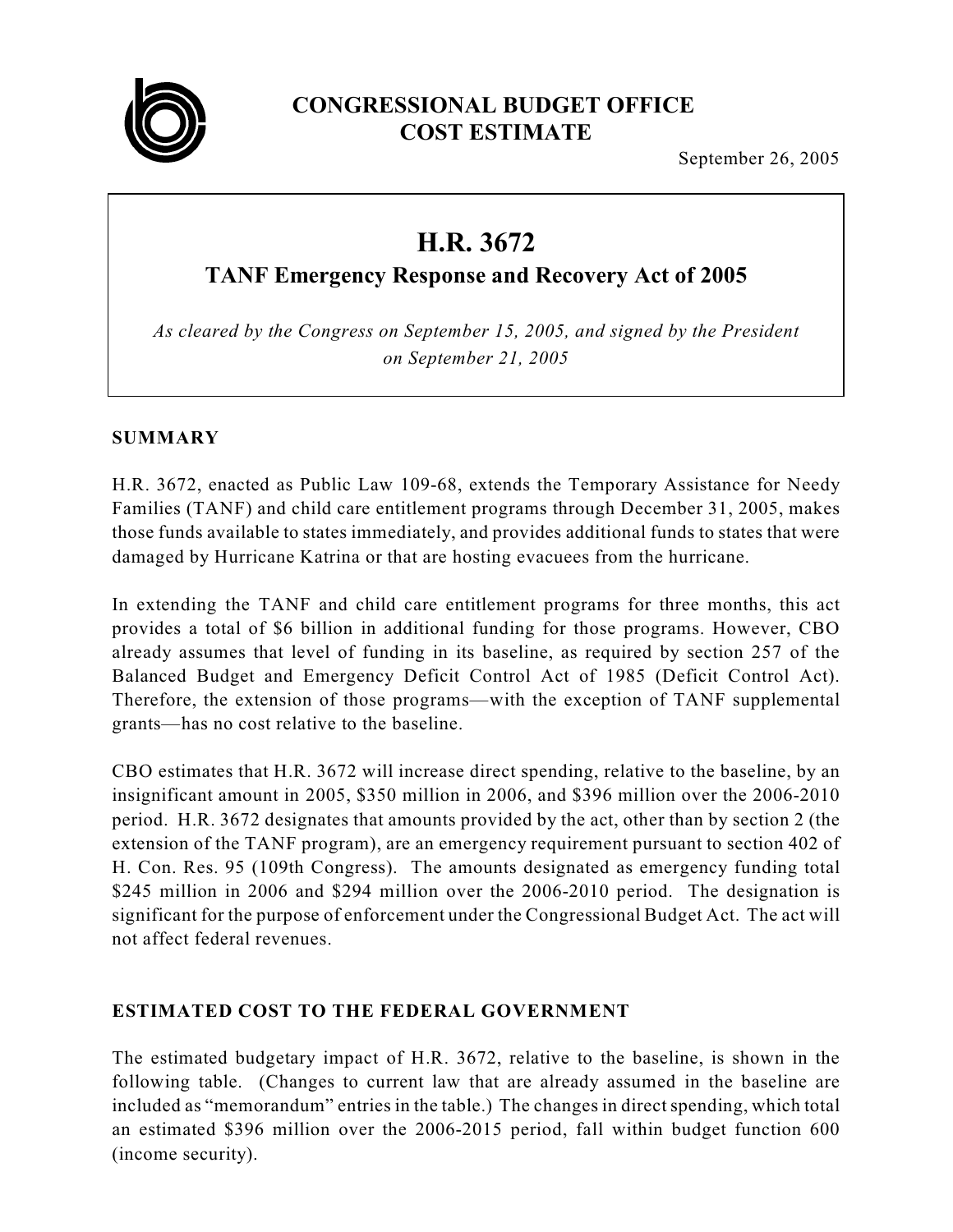|                                                                     | 2005                              | 2006             | 2007             | 2008             | 2009             | 2010             | $2005 -$<br>2010        |
|---------------------------------------------------------------------|-----------------------------------|------------------|------------------|------------------|------------------|------------------|-------------------------|
|                                                                     | <b>CHANGES IN DIRECT SPENDING</b> |                  |                  |                  |                  |                  |                         |
| <b>Extend TANF Supplemental Grants</b>                              |                                   |                  |                  |                  |                  |                  |                         |
| <b>Estimated Budget Authority</b>                                   | $\mathbf{0}$                      | 96               | $\mathbf{0}$     | $\bf{0}$         | $\mathbf{0}$     | $\mathbf{0}$     | 96                      |
| <b>Estimated Outlays</b>                                            | $\theta$                          | 79               | 15               | $\overline{2}$   | $\theta$         | $\mathbf{0}$     | 96                      |
| Extend Increased Transfer Authority to SSBG                         |                                   |                  |                  |                  |                  |                  |                         |
| <b>Budget Authority</b>                                             | $\boldsymbol{0}$                  | $\boldsymbol{0}$ | $\boldsymbol{0}$ | $\mathbf{0}$     | $\boldsymbol{0}$ | $\boldsymbol{0}$ | $\boldsymbol{0}$        |
| <b>Estimated Outlays</b>                                            | $\Omega$                          | 26               | $-16$            | $-9$             | $-1$             | $\theta$         | $\mathbf{0}$            |
| <b>Extend TANF Research Funding</b>                                 |                                   |                  |                  |                  |                  |                  |                         |
| <b>Estimated Budget Authority</b>                                   | $\boldsymbol{0}$                  | 4                | $\boldsymbol{0}$ | $\boldsymbol{0}$ | $\boldsymbol{0}$ | $\boldsymbol{0}$ | 4                       |
| <b>Estimated Outlays</b>                                            | $\theta$                          | $\ast$           | $\overline{2}$   | $\overline{2}$   | $\theta$         | $\theta$         | $\overline{4}$          |
| Extend Child Welfare Research Funding                               |                                   |                  |                  |                  |                  |                  |                         |
| <b>Estimated Budget Authority</b>                                   | $\boldsymbol{0}$                  | 2                | $\boldsymbol{0}$ | $\boldsymbol{0}$ | $\boldsymbol{0}$ | $\boldsymbol{0}$ | $\overline{\mathbf{c}}$ |
| <b>Estimated Outlays</b>                                            | $\Omega$                          | $\ast$           | $\mathbf{1}$     | $\mathbf{1}$     | $\Omega$         | $\theta$         | $\overline{2}$          |
| Make First Quarter 2006 TANF Grants<br>Available in 2005            |                                   |                  |                  |                  |                  |                  |                         |
| <b>Estimated Budget Authority</b>                                   | 5,067                             | $-5,067$         | $\mathbf{0}$     | $\mathbf{0}$     | $\mathbf{0}$     | $\boldsymbol{0}$ | $\boldsymbol{0}$        |
| <b>Estimated Outlays</b>                                            | $\Omega$                          | $\mathbf{0}$     | $\theta$         | $\theta$         | $\theta$         | $\theta$         | $\mathbf{0}$            |
| Reimburse States for TANF Benefits Paid to<br>Evacuees <sup>a</sup> |                                   |                  |                  |                  |                  |                  |                         |
| <b>Estimated Budget Authority</b>                                   | 25                                | 200              | $\mathbf{0}$     | $\boldsymbol{0}$ | $\boldsymbol{0}$ | $\mathbf{0}$     | 225                     |
| <b>Estimated Outlays</b>                                            | $\ast$                            | 185              | 35               | 5                | $\theta$         | $\theta$         | 225                     |
| Provide Additional TANF Funds for Certain<br>States <sup>a</sup>    |                                   |                  |                  |                  |                  |                  |                         |
| <b>Estimated Budget Authority</b>                                   | 69                                | $\mathbf{0}$     | $\mathbf{0}$     | $\mathbf{0}$     | $\boldsymbol{0}$ | $\boldsymbol{0}$ | 69                      |
| <b>Estimated Outlays</b>                                            | $\ast$                            | 60               | 9                | $\theta$         | $\theta$         | $\theta$         | 69                      |
| Total                                                               |                                   |                  |                  |                  |                  |                  |                         |
| <b>Estimated Budget Authority</b>                                   | 5,161                             | $-4,765$         | $\boldsymbol{0}$ | $\boldsymbol{0}$ | $\boldsymbol{0}$ | $\boldsymbol{0}$ | 396                     |
| <b>Estimated Outlays</b>                                            | $\theta$                          | 350              | 46               | $\mathbf{1}$     | $-1$             | $\theta$         | 396                     |
|                                                                     |                                   |                  |                  |                  |                  |                  |                         |

#### ESTIMATED EFFECTS OF H.R. 3672 ON DIRECT SPENDING (By fiscal year, in millions of dollars)

#### **Memorandum: Changes in Direct Spending from Program Extensions in H.R. 3672 That Are Already Assumed in CBO's Baseline.**

| <b>TANF</b><br><b>Budget Authority</b><br><b>Estimated Outlays</b> | 0      | 4,971<br>4,474 | 497 | $\theta$<br>$\mathbf{0}$ | $\theta$<br>$_{0}$ |                    | 4,971<br>4,971 |
|--------------------------------------------------------------------|--------|----------------|-----|--------------------------|--------------------|--------------------|----------------|
| Child Care<br><b>Budget Authority</b><br><b>Estimated Outlays</b>  | 0<br>0 | 991<br>793     | 188 | $\theta$<br>10           | 0<br>$_{0}$        | $_{0}$<br>$\theta$ | 991<br>991     |

NOTES: TANF = Temporary Assistance for Needy Families; SSBG = Social Services Block Grant.

 $* = \text{costs}$  or savings of less than \$500,000.

a. The bill designates the amount provided for these provisions as an emergency requirement pursuant to section 402 of H. Con. Res. 95 (109<sup>th</sup> Congress).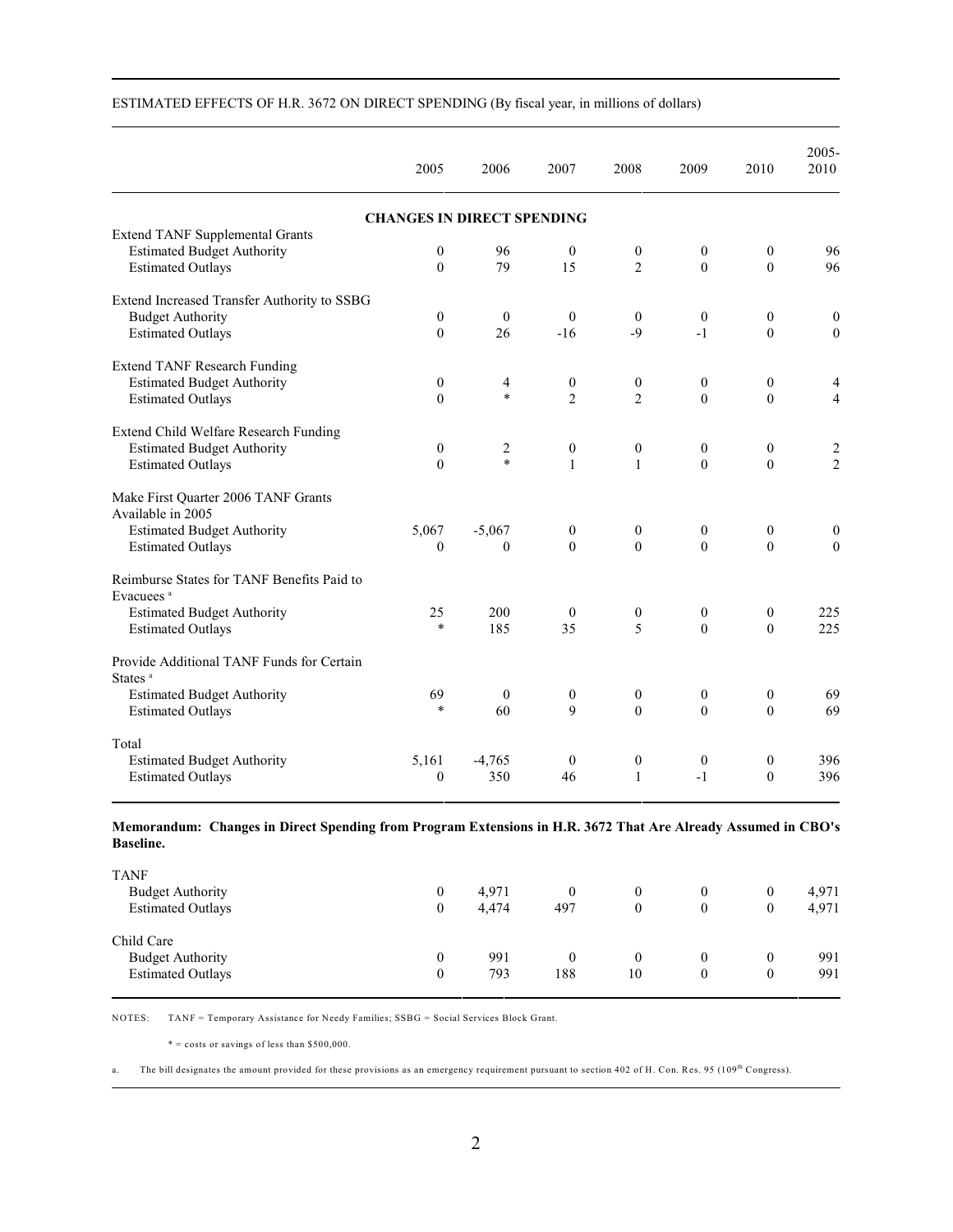## **BASIS OF ESTIMATE**

### **Extension of TANF and Child Care Programs**

H.R. 3672 extends the TANF and child care entitlement programs through December 31, 2005. Those programs were scheduled to expire on September 30, 2005. The extension provides funding for one quarter of the year at the 2005 level—totaling \$5 billion for TANF and \$1 billion for child care under the procedures the Office of Management and Budget uses for allocating funds for these programs. The extension has no cost relative to CBO's baseline, which already assumes annual funding for those programs at the 2005 level in accordance with the rules set forth in the Deficit Control Act.

H.R. 3672 also funds TANF supplemental grants at their 2005 level through December 31, 2005. The additional funding will total \$96 million. Seventeen states that had lower-thanaverage TANF grants per poor person or had rapidly increasing populations are eligible for the supplemental grants. Prior law specified that supplemental grants should not be assumed to continue in baseline projections after September 30, 2005, overriding the continuation rules in the Deficit Control Act. CBO estimates that states will spend \$79 million in additional supplemental grants in 2006 and the remainder in 2007 and 2008.

The act also allows states to continue to transfer up to 10 percent of TANF funds to the Social Services Block Grant (SSBG) during the first quarter of 2006. That percentage was assumed to fall to 4.25 percent for 2006 and subsequent years.

Maintaining the transfer authority at the higher level makes it easier for states to spend their TANF grants and will accelerate spending relative to baseline. Based on recent state transfers, CBO expects that states will transfer an additional \$125 million in the first quarter of fiscal year 2006 under the provision; because some of this money would have been spent within the TANF program anyway, CBO estimates that only \$26 million of additional spending will occur in 2006. This increased spending will be entirely offset by lower spending in later years.

The act also extends funding for two research grants totaling \$6 million through December 31, 2005. CBO estimates that the extension will increase spending by an insignificant amount in 2006 and by \$6 million over the 2007-2008 period.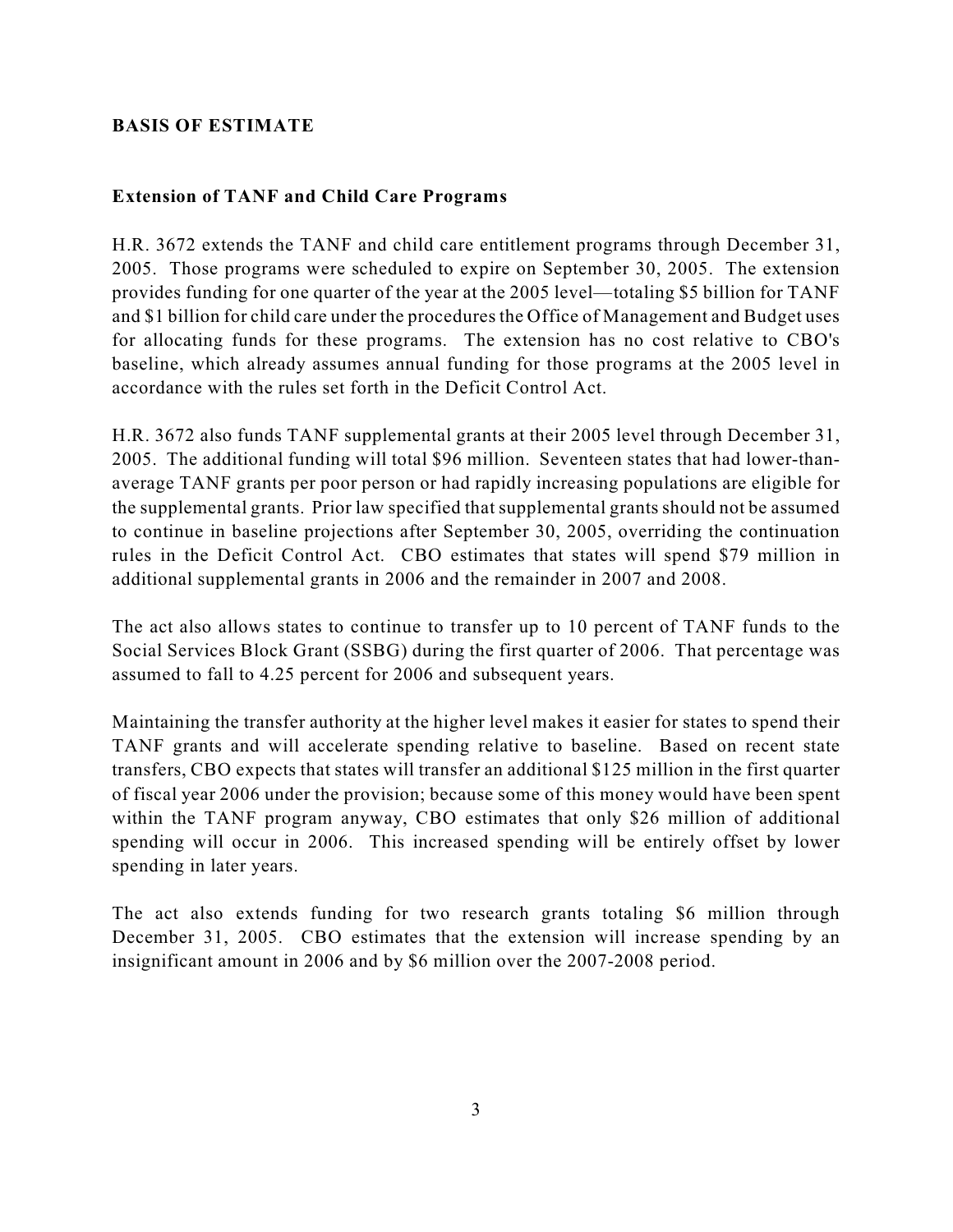#### **Advance Payment of TANF Grants**

Section 2 directs the Secretary of Health and Human Services to make TANF grants for the first quarter of 2006 available to states as soon as practicable after the date of enactment of the act. The provision will shift budget authority for first quarter 2006 TANF grants, totaling \$5.1 billion, from fiscal year 2006 to fiscal year 2005. Because the funds are not available until the very end of fiscal year 2005, CBO does not expect the shift in funding will have a significant effect on state spending in 2005 or 2006.

#### **Reimbursement of States for TANF Benefits Paid to Evacuees**

Section 3 allows states that are hosting evacuees from states affected by Hurricane Katrina to receive federal reimbursement for short-term, nonrecurring cash benefits provided to those evacuees. It provides the reimbursement through the Contingency Fund for State Welfare Programs. Under that program, monthly funding for a state is capped at 1/12 of 20 percent of the state's family assistance grant. The act allows states to draw funds for a total of 12 months—September 2005 though August 2006. It also waives the requirement that states meet a higher maintenance-of-effort requirement or provide matching funds in order to access the Contingency Fund for these purposes.

Based on FEMA reports and newspaper accounts on the number evacuees, CBO estimates that about one-half a million people are displaced and living in a different state. Because of the nature of the crisis and the 100 percent federal financing provided, CBO expects that participation in the program will be significantly higher than participation in the regular TANF program and that average benefits will be more generous. We expect states will draw down \$225 million to provide cash benefits to evacuee families; section 8 of the act designates those amounts as an emergency requirement pursuant to section 402 of H. Con. Res. 95 (109th Congress).

#### **Additional TANF Funds to Certain States**

Section 4 provides funds totaling up to \$69 million to Louisiana, Mississippi, and Alabama. The funding takes the form of loans to the states; however, the states are not required to make any interest payments or to repay the loans. The loan limit is set at 20 percent of each state's family assistance grant for 2006. CBO estimates that the states will spend an insignificant amount in 2005 and \$69 million over the 2006-2007 period. Section 8 of the act designates those amounts as an emergency requirement pursuant to section 402 of H. Con. Res. 95 (109th Congress).